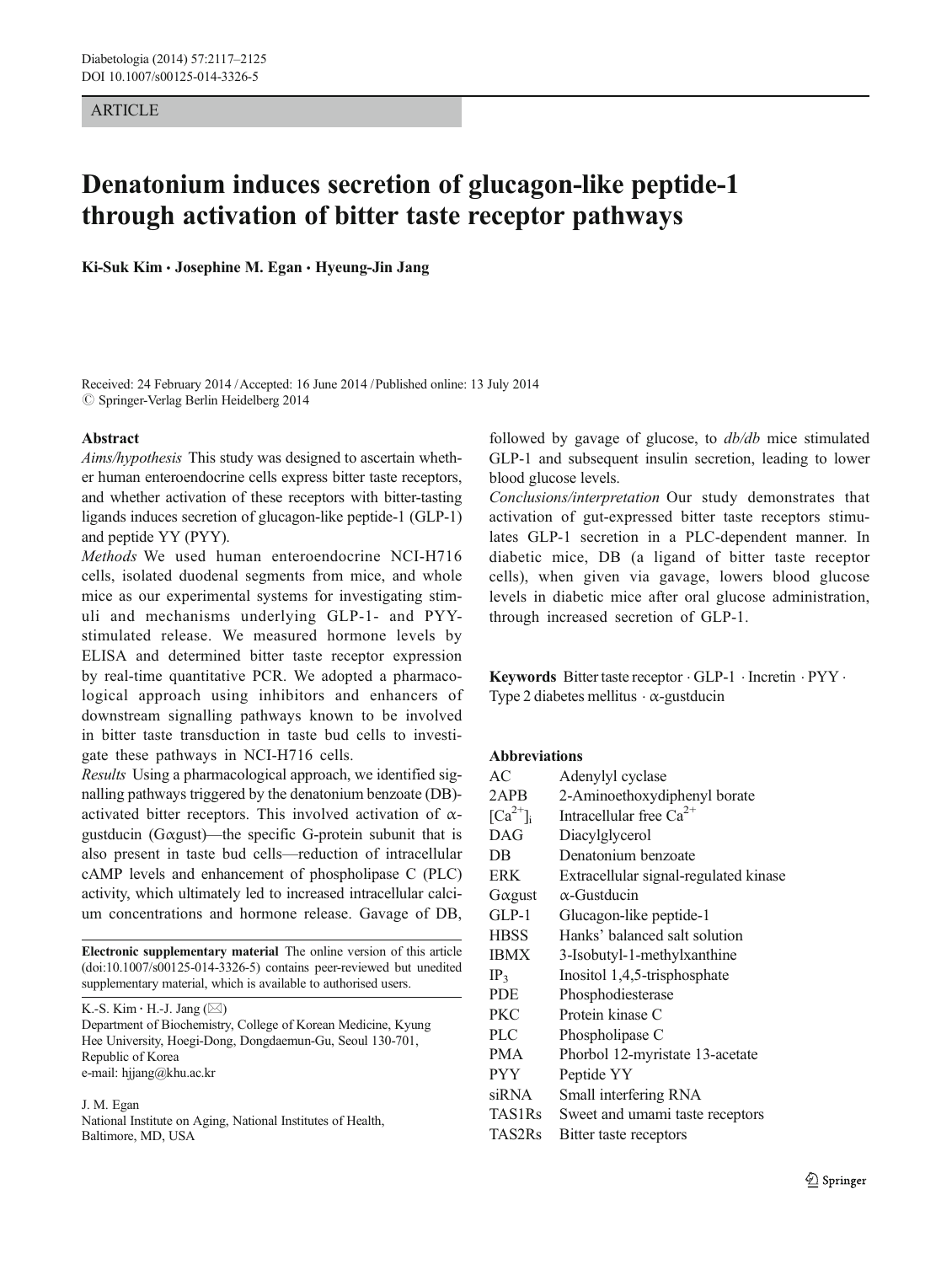## Introduction

There are five distinct tastes—bitter, sweet, umami, sour and salty—and distinguishing between them is critical for determining the nutritive and toxic qualities of ingested material [[1,](#page-7-0) [2\]](#page-7-0). Taste receptors for bitter, sweet and umami are activated when a tastant interacts with specialised G-protein-coupled receptors on taste cells in the taste buds present in the tongue and oropharynx [\[3](#page-7-0)]. These G-protein-coupled taste receptors can be divided into two groups: the superfamily of bitter taste receptors (TAS2Rs), and sweet and umami taste receptors (TAS1Rs). There are approximately 25 known human TAS2Rs [\[4](#page-7-0)] and three TAS1Rs (R1, R2 and R3). Unlike bitter taste receptors, which function as monomers or homomultimers, sweet receptors function as heterodimers [\[5](#page-7-0)]. Although much work remains to elucidate the full pathways for bitter, sweet and umami modulation in taste cells, significant progress has been made in recent years. All of these receptors interact with the specific  $G\alpha$  subunit  $\alpha$ gustducin (Gαgust), which is critical to the transduction of taste components [\[6](#page-7-0), [7](#page-7-0)]. In taste cells, coupling of Gαgust to activated bitter taste receptors stimulates phosphodiesterase (PDE), which subsequently decreases intracellular cAMP levels [\[1](#page-7-0)]. In addition, the released  $G\beta_3$  and  $G\gamma_{13}$  subunits activate phospholipase (PLC) β2, causing the generation of diacylglycerol (DAG) and inositol 1,4,5-trisphosphate  $(\text{IP}_3)$ , two important mediators of calcium release [\[8](#page-7-0)]. The release of calcium from internal stores, in turn, induces the opening of cation channels and calcium influx, thereby resulting in neurotransmitter release and regulation of gene expression [[1,](#page-7-0) [6\]](#page-7-0).

Outside of the specialised taste cells within the taste buds, Gαgust as well as  $G\beta_3$  and  $G\gamma_{13}$  are expressed in enteroendocrine L cells of the gastrointestinal tract [\[9\]](#page-7-0). Moreover, both TAS1Rs [\[10](#page-7-0), [11](#page-7-0)] and TAS2Rs exist outside of taste buds, because they are present in rodent and human gut, and in the mouse and human STC-1 and NCI-H716 enteroendocrine cell lines [\[12](#page-7-0)–[14\]](#page-7-0).

The L cells secrete glucogen-like peptide (GLP-1), GLP-2 and peptide YY (PYY) in response to the presence of glucose, oligopeptides and NEFA in the gut [\[11,](#page-7-0) [15,](#page-7-0) [16\]](#page-7-0). Using an electrophysiological approach, Gribble and coworkers have shown that glucose and certain amino acids can trigger both electrical activity and GLP-1 secretion from the GLUTag cell line [[17](#page-7-0)–[19](#page-7-0)]. In addition, activating TAS1Rs in rodent gut and NCI-H716 cells also resulted in GLP secretion [[11](#page-7-0)].

We have reported that bitter tastants stimulate GLP-1 secretion from human enteroendocrine NCI-H716 cells [[20](#page-7-0), [21\]](#page-7-0), accompanied by upregulation of PDE and IP<sub>3</sub> receptor mRNA expression [\[21\]](#page-7-0). Furthermore, bitter tastant-mediated GLP-1 secretion requires activation of Gαgust in the cells [[20](#page-7-0)]. We therefore hypothesised that human enteroendocrine L cells would secrete GLP-1 and PYY in response to activation of these receptors. GLP-1 has been extensively studied because

of its glucose-dependent insulinotropic properties, and exenatide, a potent agonist of GLP-1 receptors, is now a treatment for type 2 diabetes [[22](#page-7-0), [23](#page-8-0)]. Both GLP-1 and PYY also have other physiologically significant functions of relevance to obesity and type 2 diabetes: they slow gastric emptying [\[24](#page-8-0)–[26\]](#page-8-0) and act as satiety factors [[27](#page-8-0), [28\]](#page-8-0). To investigate whether activation of bitter taste receptors in L cells induces GLP-1 and PYY secretion, we examined NCI-H716 human enteroendocrine cells and found that they express bitter taste receptors, the receptors are coupled to Gαgust, and their activation elicits orchestrated hormone release.

We also hypothesised that the stimulation of GLP-1 secretion through activation of gut-expressed bitter taste receptors in vivo would decrease blood glucose levels through the insulinotropic effect of GLP-1. Therefore, we performed OGTT after oral administration of bitter agonist to db/db mice, and measured blood glucose and plasma GLP-1 and insulin levels in a time-dependent manner.

#### **Methods**

Culture of NCI-H716 cells and secretion studies NCI-H716 cells were maintained in suspension culture as described by the American Type Culture Collection (Manassas, VA, USA). Two days before the experiments, cells were seeded into 24 well culture plates precoated with Matrigel [\[9](#page-7-0)]. Denatonium benzoate (DB; 1, 2, 5 and 10 mmol/l), quinine (0.1, 0.2, 0.5, 1 and 2 mmol/l) and DMSO were purchased from Sigma-Aldrich (St Louis, MO, USA). Cells were incubated in 5%  $CO<sub>2</sub>$  for 1 h at 37°C with different test agents or with 1% DMSO as the vehicle. The culture medium was collected for the measurement of GLP-1 and PYY by ELISA and RIA (Linco Research, St Charles, MO, USA), respectively, and normalised to protein content [[8](#page-7-0), [11](#page-7-0), [29](#page-8-0)]. GLP-1 and PYY ELISAs (EMD Millipore, Billerica, MA, USA) were performed as described in the manufacturer's guide. GLP-1 concentrations in each sample were measured with a Fluoroskan Ascent FL machine (Thermo Fisher Scientific, Vantaa, Finland). The lowest level of GLP-1 that can be detected by the assay is 2 pmol/l, and the lowest level for the PYY assay is 6.5 pg/ml.

cAMP ELISA NCI-H716 cells were treated with forskolin (10  $\mu$ mol/l) and SQ22536 (10  $\mu$ mol/l) (both from Sigma-Aldrich), quinine (2 mmol/l) and vehicle for 15 min. DB was added to the cells, and medium collected thereafter in a time-dependent manner (1, 5, 10 and 15 min). The cells were lysed with 0.1 mol/l HCl, and intracellular cAMP was assayed by ELISA (Enzo Life Sciences, Farmingdale, NY, USA) according to the manufacturer's guide. The results were normalised to protein concentration.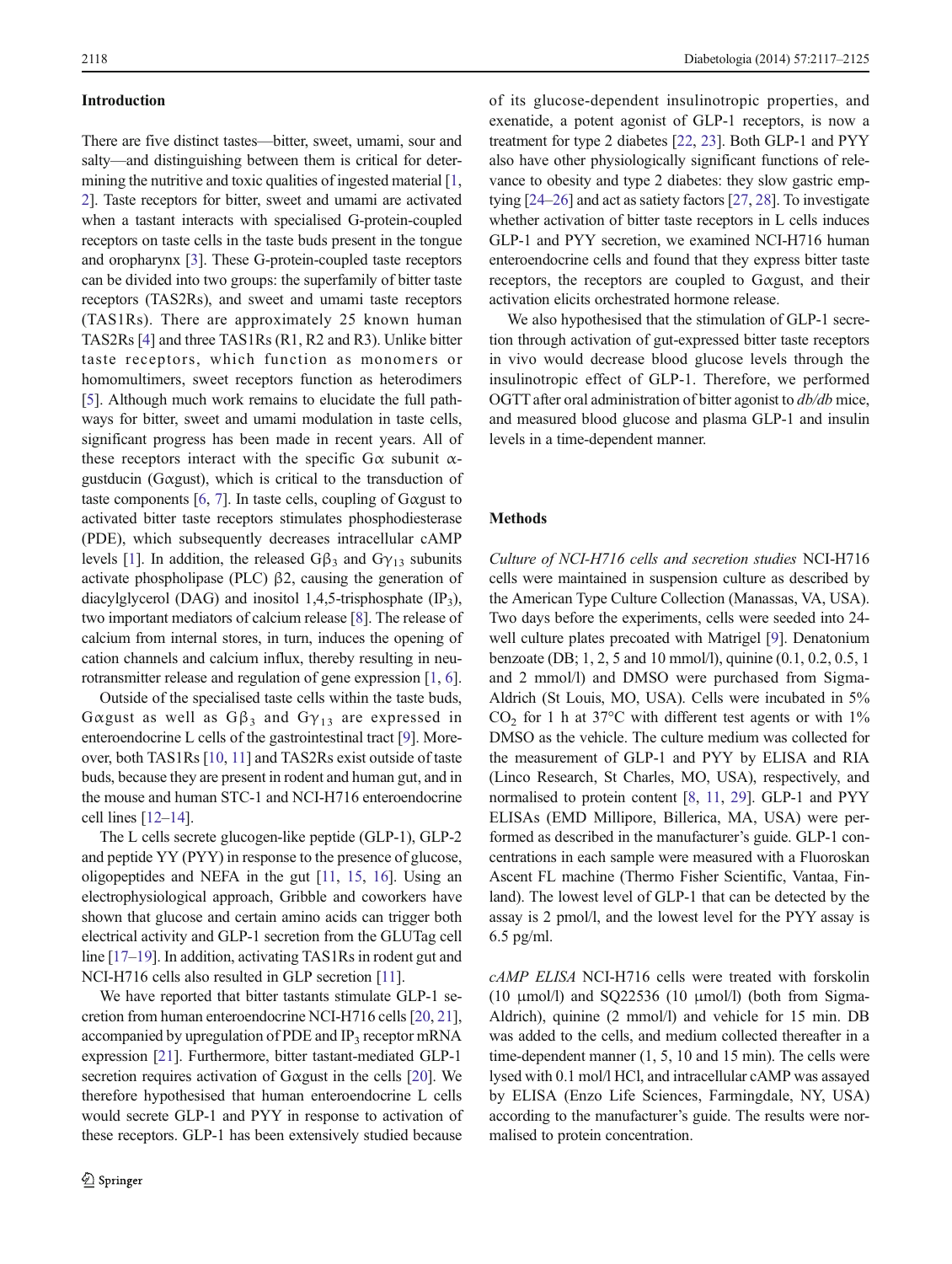<span id="page-2-0"></span>Conventional PCR of NCI-H716 cells Total RNAwas extracted using Trizol (Invitrogen, Carlsbad, CA, USA), and conventional PCR was performed as previously described [\[11\]](#page-7-0). The primers used are listed in electronic supplementary material (ESM) Table 1.

Real-time PCR of NCI-H716 cells Expression of bitter taste receptors in NCI-H716 cells was determined with real-time quantitative PCR as described in the manufacturer's guide (Life Technologies, Grand Island, NY, USA). The  $2^{-\Delta\Delta C_t}$ value compared with the gene encoding Gαgust (GNAT3) was determined using StepOne software (Life Technologies). GAPDH was used as an endogenous control. The results are from three to five individual experiments performed in triplicate. Information on the primers used in real-time PCR is given in ESM Table 2.

Small interfering (si)RNA preparation and NCI-H716 cell transfection The predesigned siRNA duplexes for knockdown of Gαgust (product name 1175215 duplex), TAS2R4 (1148389), TAS2R43 (1148345) and TAS2R46 (1148361) were purchased from Bioneer (Daejeon, South Korea). A scrambled negative control siRNA was also purchased from Bioneer. Transfection with siRNA duplexes was performed with Lipofectamine RNAiMAX reagent (Invitrogen) as previously described [\[11](#page-7-0)].

Calcium imaging NCI-H716 cells were seeded on a clearbottom 96-well black plate (Corning, Tewksbury, MA, USA). After differentiation, the medium was replaced with PBS and the mixture was incubated for 30 min with fura-2 AM dye as described previously [[5,](#page-7-0) [11](#page-7-0)]. After 30 min, the medium was replaced with fresh PBS with or without 2-aminoethoxydiphenyl borate (2APB; 20 μmol/l; Sigma-Aldrich) or gallein (10 μmol/l; Santa Cruz Biotechnology, Santa Cruz, CA, USA) and incubated for a further 30 min. Levels of intracellular free Ca<sup>2+</sup> ( $[Ca^{2+}]$ <sub>i</sub>) were observed with a Nikon Eclipse TS 100 fluorescence imaging system (Nikon, Melville, NY, USA), and quantified with InCyt Im2 software (University of Cincinnati, Cincinnati, OH, USA). The number of cells observed was 10–20 per well.

Immunoblotting Cells were lysed in immunoprecipitation buffer, and immunoblotting was performed as described previously [[11](#page-7-0)]. Individual proteins were detected with primary antibodies against the phosphorylated form of extracellular signal-regulated kinase 1/2 (ERK 1/2) (1:1,000 dilution; Cell Signaling, Danvers, MA, USA) and total ERK (1:5,000 dilution; Santa Cruz Biotechnology), and visualised by enhanced chemiluminescence. Signals were quantified by densitometry coupled with ImageQuant software (Molecular Dynamics, Sunnyvale, CA, USA) and Scion Image (Scioncorp, Frederick, MD, USA).

Membrane preparation and labelling and immunoprecipitation of membrane-associated G-proteins Cell membranes were purified as described previously [[11](#page-7-0), [30](#page-8-0)]. Aliquots of purified membranes (70–100 g protein) were incubated for 10 min at  $25^{\circ}$ C with 185–370 GBq  $\int^{32}P$ ]GTP-azidoanilide (ALT, Lexington, KY, USA) in the absence or presence of different concentrations of DB. Specific  $G\alpha$  proteins were immunoprecipitated with antibodies against Gαgust (Santa Cruz Biotechnology) and  $G\alpha_{i1,2}$  (Affinity BioReagents, Golden, CO, USA).

Secretion of GLP-1 from intact duodenum in vivo The duodenum was physically isolated from the stomach and the intestinal tract by clamps placed at the gastroduodenal junction and within the duodenum ∼5 cm distal to the gastroduodenal junction. The duodenum was flushed with 20 ml Hanks' balanced salt solution (HBSS, calcium- and magnesium-free), and the proximal 5 cm of duodenum was dissected out and placed in culture medium. Tissues were incubated in  $5\%$  CO<sub>2</sub> for 1 h at 37°C, before the addition of various concentrations of DB  $(0, 5, 10, 10, 10, 10)$  directly into the lumen of the duodenum. Medium was collected after 1 h, and GLP-1 levels were assayed by ELISA (EMD Millipore).

Animals Eight-week-old male  $Lepr^{-/-}$  (db/db) mice and C57BL/6 were purchased from Daehan Biolink (DBL,



Fig. 1 GLP-1 secretion from NCI-H716 cells in response to bitter tastants. (a) GLP-1 secretion from NCI-H716 cells treated with DB or quinine. Data are expressed as mean  $\pm$  SEM. \*\*\*p<0.001. (b) Expression of bitter taste receptor mRNAs in NCI-H716 cells determined by conventional PCR (first to fourth band). GNAT3/tongue was used as a positive control and TAS2R4/CHO cell was used as a negative control. Numbers indicate size of PCR products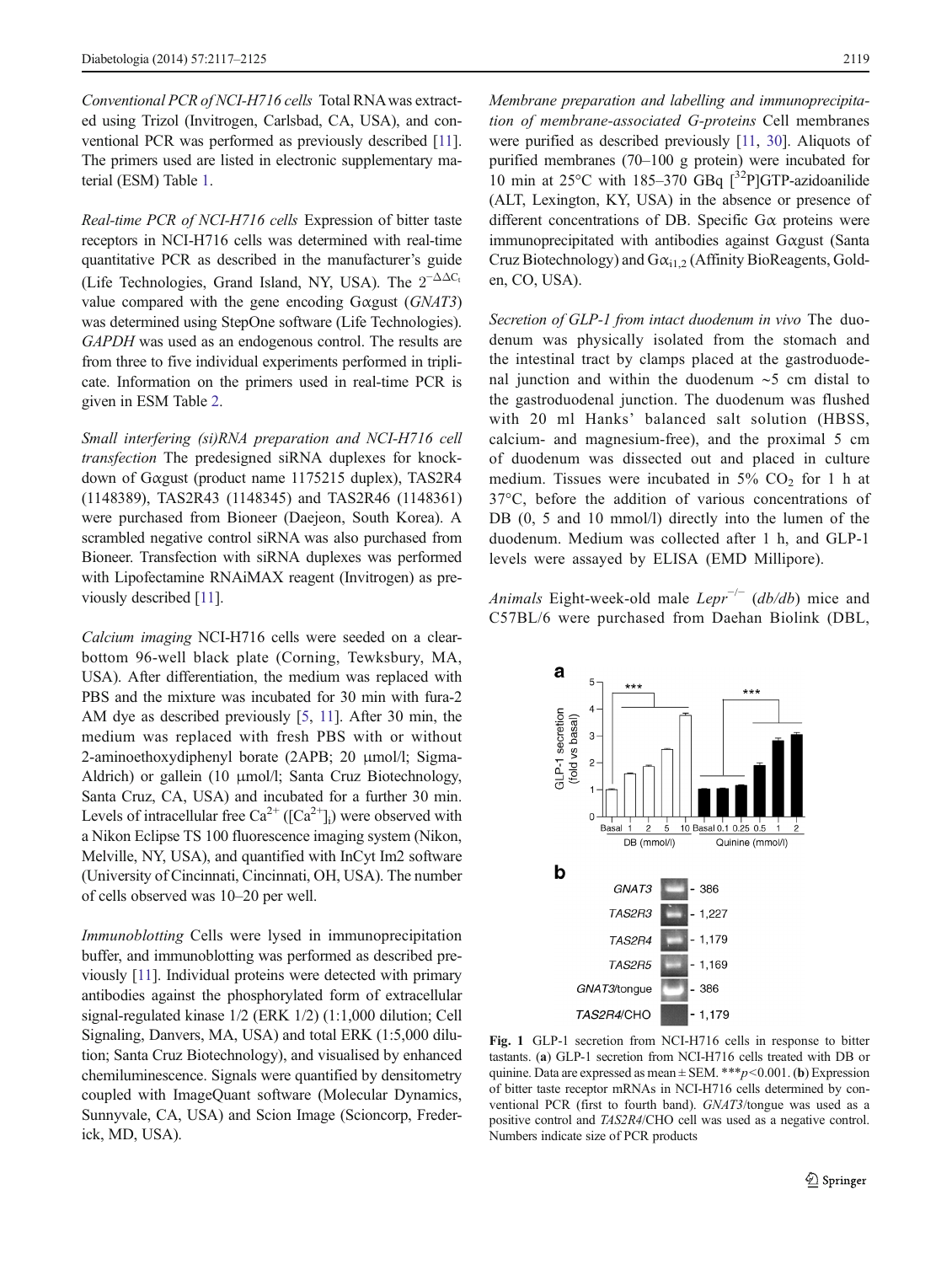<span id="page-3-0"></span>Eumseoung-gun, Chungcheongbuk-do, South Korea). All mice were acclimated for 1 week in a room with a light/dark cycle of 12 h at a temperature ranging from 21°C to 23°C and moderate humidity (55–60%). Food and water were provided ad libitum. All animal study protocols were approved by the Institutional Animal Care and Use Committee (IACUC) of Kyung Hee University.

OGTT Mice were fasted for 18 h before OGTT experiments. Each mouse group was orally administered saline or 1 mg/kg DB just before glucose gavage (5 g/kg). Blood glucose was measured from the tail vein using the Accu-Chek Performa system (Roche Diagnostics, Mannheim, Germany) at six time points: 0 (before glucose gavage), 10 (10 min after glucose gavage), 20, 40, 90 and 120 min.

Multiplex assay Mice were fasted for 18 h before experiments. Each mouse group was orally administered saline or 1 mg/kg DB just before glucose gavage (2 g/kg). The blood collected from tail veins was immediately transferred into EDTA-coated microcentrifuge tubes containing dipeptidyl peptidase IV inhibitor, and the plasma was carefully separated

| Table 1 mRNA expres-<br>sion of bitter taste recep-                                                                                                                                                                                                                                                                                            | Gene           | Ratio to GNAT3    |
|------------------------------------------------------------------------------------------------------------------------------------------------------------------------------------------------------------------------------------------------------------------------------------------------------------------------------------------------|----------------|-------------------|
| tors in human<br>enteroendocrine NCI-<br>H716 cells                                                                                                                                                                                                                                                                                            | <i>TAS2R20</i> | $8.406 \pm 1.160$ |
|                                                                                                                                                                                                                                                                                                                                                | TAS2R43        | $5.421 \pm 0.043$ |
|                                                                                                                                                                                                                                                                                                                                                | TAS2R31        | $5.294 \pm 0.088$ |
|                                                                                                                                                                                                                                                                                                                                                | <b>TAS2R19</b> | $2.814 \pm 0.180$ |
|                                                                                                                                                                                                                                                                                                                                                | <b>TAS2R14</b> | $2.796 \pm 0.047$ |
|                                                                                                                                                                                                                                                                                                                                                | TAS2R46        | $2.786 \pm 0.812$ |
|                                                                                                                                                                                                                                                                                                                                                | <b>TAS2R45</b> | $2.195 \pm 0.390$ |
|                                                                                                                                                                                                                                                                                                                                                | <b>TAS2R3</b>  | $1.368 \pm 0.149$ |
|                                                                                                                                                                                                                                                                                                                                                | TAS2R50        | $1.092 \pm 0.229$ |
|                                                                                                                                                                                                                                                                                                                                                | TAS2R13        | $0.858 \pm 0.220$ |
|                                                                                                                                                                                                                                                                                                                                                | <b>TAS2R10</b> | $0.725 \pm 0.096$ |
|                                                                                                                                                                                                                                                                                                                                                | <b>TAS2R42</b> | $0.339 \pm 0.006$ |
|                                                                                                                                                                                                                                                                                                                                                | TAS2R5         | $0.329 \pm 0.020$ |
|                                                                                                                                                                                                                                                                                                                                                | TAS2R30        | $0.241 \pm 0.070$ |
|                                                                                                                                                                                                                                                                                                                                                | TAS2R38        | $0.203 \pm 0.033$ |
| Real-time quantitative                                                                                                                                                                                                                                                                                                                         | <b>TAS2R40</b> | $0.101 \pm 0.027$ |
| PCR results were nor-<br>malised to expression of<br>GAPDH, and then the<br>expression level of each<br>bitter taste receptor<br>mRNA was compared<br>with that of GNAT3,<br>which encodes G $\alpha$ gust.<br>Results are from three to<br>five individual experi-<br>ments performed in trip-<br>licate. Values are mean $\pm$<br><b>SEM</b> | TAS2R39        | $0.084 \pm 0.007$ |
|                                                                                                                                                                                                                                                                                                                                                | <b>TAS2R9</b>  | $0.044 \pm 0.004$ |
|                                                                                                                                                                                                                                                                                                                                                | <b>TAS2R4</b>  | $0.041 \pm 0.001$ |
|                                                                                                                                                                                                                                                                                                                                                | <b>TAS2R7</b>  | $0.030 \pm 0.004$ |
|                                                                                                                                                                                                                                                                                                                                                | TAS2R60        | $0.016 \pm 0.003$ |
|                                                                                                                                                                                                                                                                                                                                                | TAS2R16        | $0.015 \pm 0.003$ |
|                                                                                                                                                                                                                                                                                                                                                | <b>TAS2R8</b>  | $0.013 \pm 0.001$ |
|                                                                                                                                                                                                                                                                                                                                                | <b>TAS2R41</b> | $0.011 \pm 0.001$ |
|                                                                                                                                                                                                                                                                                                                                                | TAS2R1         | $0.008 \pm 0.002$ |
|                                                                                                                                                                                                                                                                                                                                                | GNAT3          | 1.0 (reference)   |

into fresh tubes. A multiplex assay (Mouse Diabetes panel: GLP-1 and insulin; Bio-Rad, Hercules, CA, USA) was performed as described in the manufacturer's guide. The GLP-1 and insulin concentrations in each sample were measured with a Bio-Plex MAGPIX Multiplex reader (Bio-Rad). The results were analysed with Bio-Plex Manager software (Bio-Rad).

Statistical analysis All in vitro experiments were repeated three times. GLP-1 and PYY data represent the mean  $\pm$ SEM. Significant differences between group values were analysed using one-way ANOVA and the post hoc Scheffé's test or Bonferroni's test. To measure the statistical significance between each in vivo group, two-way ANOVA with Bonferroni's post hoc test was performed. The in vivo experiments were repeated twice. Six to seven db/db mice per group were used in the OGTT and multiplex experiments. Comparisons were performed using GraphPad Prism (GraphPad Software, San Diego, CA, USA).  $p < 0.05$ ,  $p < 0.01$  and  $p < 0.001$ were considered significant.

## Results

We found that DB and quinine stimulation of NCI-H716 cells resulted in the appearance of GLP-1 in the medium in a concentration-dependent manner (Fig. [1a](#page-2-0)). Using



Fig. 2 Coupling of the bitter taste receptors to G-protein  $\alpha$ -subunits in NCI-H716 cells. (a, b) DB increased the binding of  $[^{32}P]GTP$ azidoanilide to Gαgust (a) while decreasing binding to  $G\alpha_{i1,2}$  (b) in a concentration-dependent manner. (c, d) GNAT3, TAS2R4, TAS2R43 and TAS2R46 siRNAs reduced DB-induced GLP-1 secretion. Data are expressed as mean  $\pm$  SEM. \*\*\* $p$  < 0.001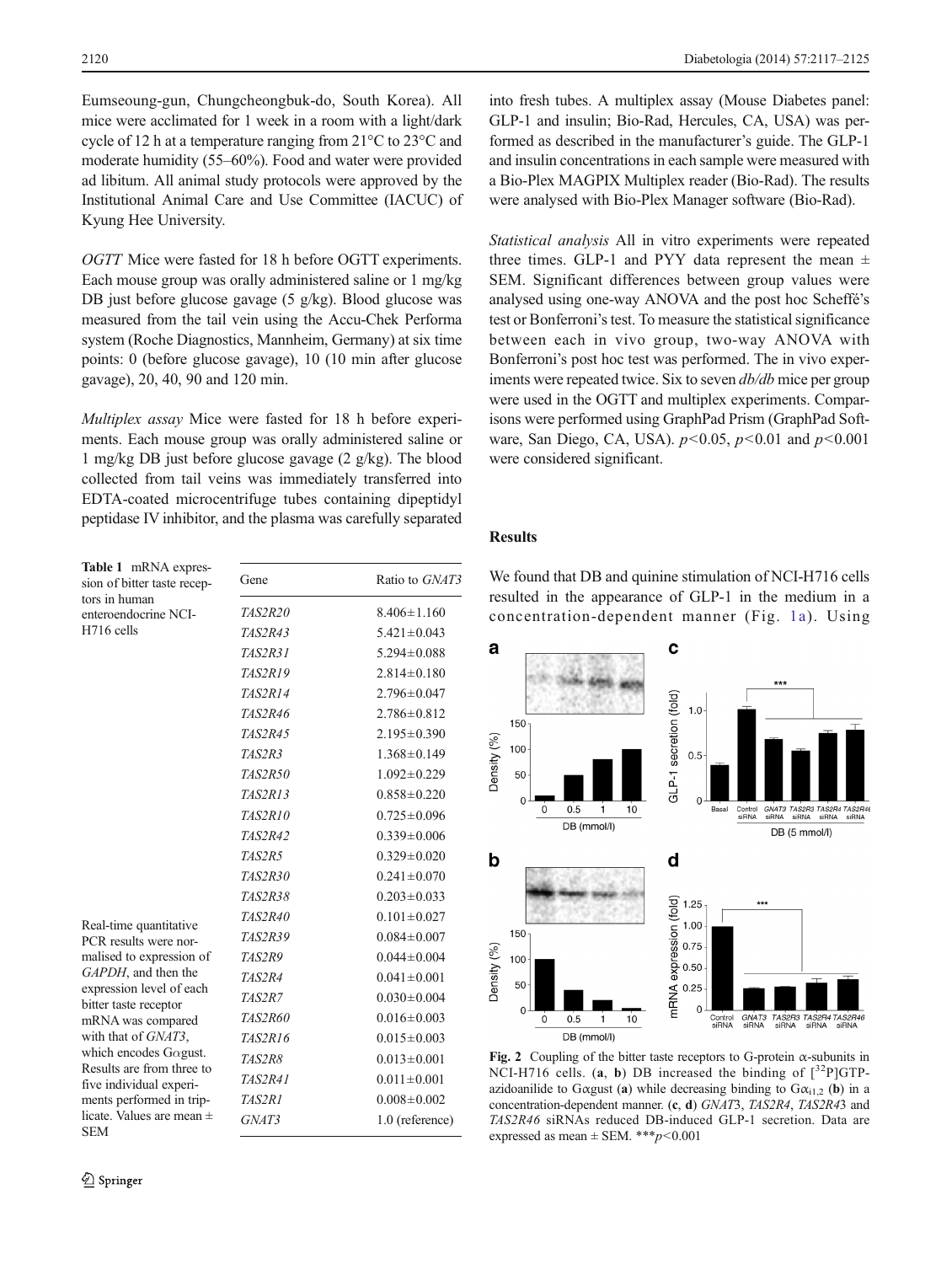<span id="page-4-0"></span>conventional PCR, we confirmed that NCI-H716 cells express GNAT3 mRNA [\[23\]](#page-8-0) and then determined that these cells also express mRNAs for several bitter receptors (TAS2R3, TAS2R4 and TAS2R5) (Fig. [1b](#page-2-0)). Because of the lack of suitable antibodies against TAS2R, the relative expression of TAS2R proteins could not be determined. We next determined total expression levels of the bitter taste receptor mRNAs using real-time quantitative PCR (Table [1](#page-3-0)). mRNA expression levels of the 25 human bitter taste receptors were compared with the expression of GNAT3, the Gαgust-encoding gene, and expression levels for the TAS2Rs were normalised to the level of GAPDH mRNA expression.

We used the radioactive non-hydrolysable GTP analogue [<sup>32</sup>P]GTP-azidoanilide to investigate the presence of functional coupling of bitter taste receptors and G-proteins after DB treatment in the cell membranes from NCI-H716 cells. In untreated control membranes, there was constitutive GTPazidoanilide incorporation into  $G\alpha_{i1,2}$  (Fig. [2b](#page-3-0)) without any

effect on Gαgust (Fig. [2a](#page-3-0)). Treatment with DB led to a dosedependent increase in Gαgust activation (Fig. [2a\)](#page-3-0), which was apparent with DB concentrations as low as 0.5 mmol/l. Under these conditions,  $G\alpha_{i1,2}$  activation was markedly decreased, with ∼90% inhibition at 10 mmol/l DB (Fig. [2b\)](#page-3-0). Taken together, our findings provide the first direct indication of the involvement of specific G-proteins, known to be involved in bitter taste sensing, in this cell line.

To obtain further direct evidence of the involvement of bitter taste receptors in the mediation of DB-induced GLP-1 secretion, we used siRNAs directed against TAS2R4, TASR43, TASR46 and GNAT3 to reduce their expression levels. Our results show a decrease in GLP-1 secretion levels (Fig. [2c](#page-3-0)) when TAS2R4, TAS2R43, TAS2R46 or GNAT3 mRNA expression was reduced (Fig. [2d\)](#page-3-0).

We then began to probe the downstream pathways by which activation of bitter taste receptors induces secretion of peptide hormones. We found that short-term incubation with

Fig. 3 Downstream signalling of DB-mediated GLP-1 secretion in NCI-H716 cells. (a–c) GLP-1 and PYY secretion in response to DB, PMA and PKC inhibition. (d) GLP-1 secretion in the presence of forskolin (FSK) or DB, with and without PDE inhibition by IBMX. (e) DB-mediated GLP-1 secretion in the presence of PKC or ERK1/2 inhibition with U73122 or PD98059, respectively. (f) Representative immunoblot of ERK phosphorylation in response to increasing concentrations of DB: bars denote the pERK signal normalised to that of total ERK. Results are mean  $\pm$  SEM.  $*_{p<0.05,}$   $*_{p<0.01,}$   $*_{p<0.001}$ 

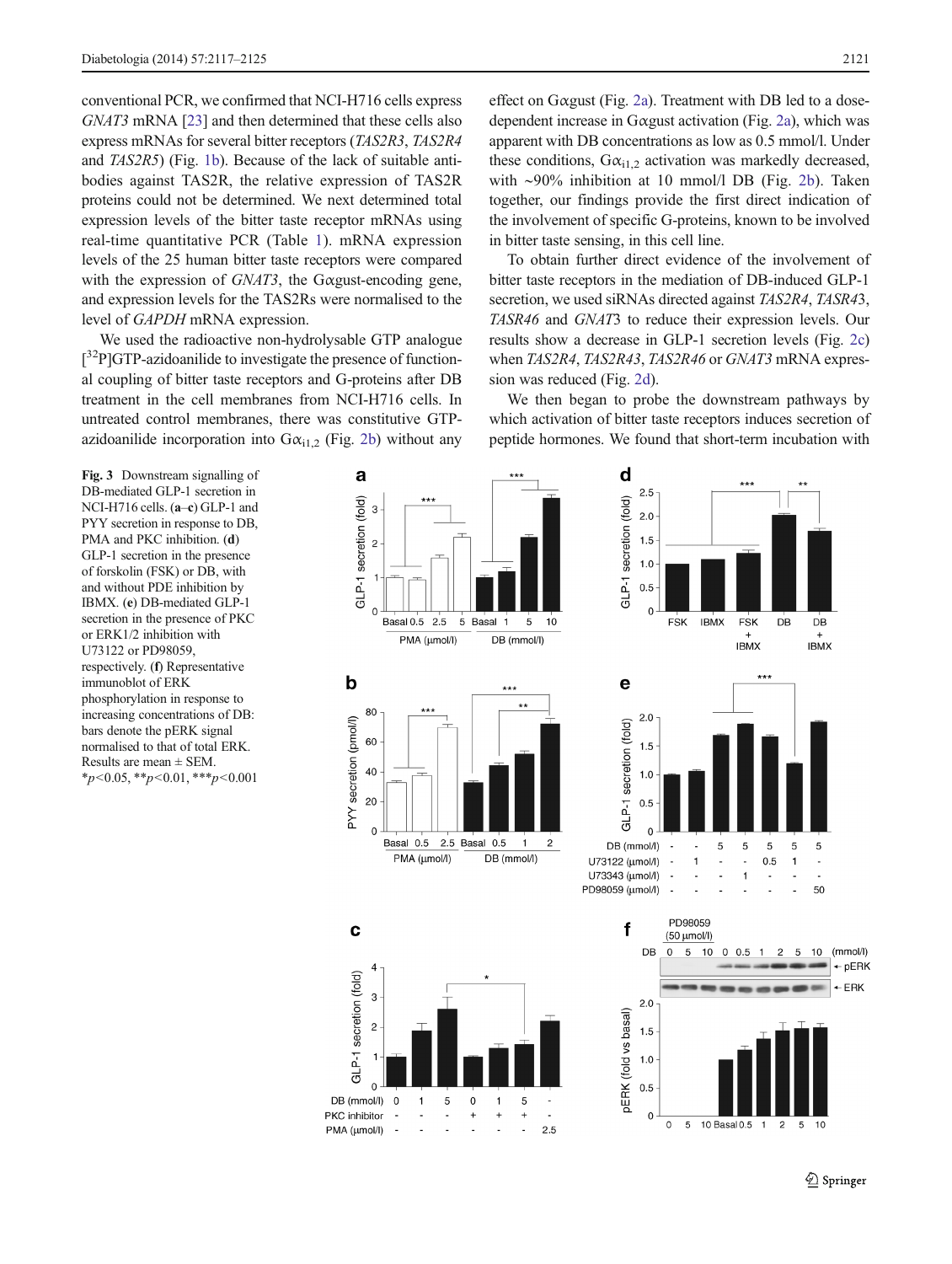phorbol 12-myristate 13-acetate (PMA), a potent activator of protein kinase C (PKC), mimicked the action of DB by increasing the secretion of both GLP-1 (Fig. [3a](#page-4-0)) and PYY (Fig. [3b](#page-4-0)) from NCI-H716 cells. Inhibition of PKC with bisindolylmaleimide I decreased DB-induced secretion of GLP-1 (Fig. [3c](#page-4-0)), supporting the hypothesis of a role for PKC in hormone release. We next determined whether cAMP and PDE were involved in GLP-1 secretion. We found that 3-isobutyl-1-methylxanthine (IBMX), a ubiquitous PDE inhibitor, inhibited DB-mediated GLP-1 secretion (Fig. [3d\)](#page-4-0). To evaluate if DB-mediated secretion was PLC dependent, we assessed PLC's ability to modulate DB-induced secretion of GLP-1 in NCI-H716 cells. The GLP-1 response to DB was abrogated by PLC inhibition with U73122 in a concentrationdependent manner, while the inactive control, U73343, had no effect (Fig. [3e\)](#page-4-0). Stimulation of bitter taste receptors also appears to activate ERK1/2, a well-described downstream target of PLC [\[31\]](#page-8-0), because phospho-ERK levels were increased in response to increasing concentrations of DB (Fig. [3f](#page-4-0)). However, we found that PLC-mediated GLP-1 secretion by DB was not dependent on ERK activation because pharmacological inhibition of the ERK1/2 pathway with PD98059 failed to attenuate DB-mediated secretion of GLP-1 (Fig. [3e\)](#page-4-0). Taken together, these results indicate that NCI-H716 cells respond to bitter taste stimulation by releasing GLP-1 and PYY through involvement of both PLC and PDE signalling cascades (Fig. [3c\)](#page-4-0).

We also looked for DB-induced increases in  $[Ca^{2+}]$ <sub>i</sub> in NCI-H716 cells, as would be expected with PLC activation. We used single cell imaging to monitor changes in the

2122 Diabetologia (2014) 57:2117–2125

concentrations of  $[Ca^{2+}]$ <sub>i</sub> in NCI-H716 cells loaded with a  $Ca<sup>2+</sup>$  indicator dye. In the absence of extracellular calcium, DB treatment increased  $\lceil Ca^{2+} \rceil$  dose-dependently (Fig. 4a). Preincubation of the G $\beta\gamma$  inhibitor, gallein, or the IP<sub>3</sub> receptor antagonist, 2APB, suppressed DB-mediated  $[Ca^{2+}]_i$  release from the intracellular calcium stores (Fig. 4b). In addition, we found that DB time-dependently decreased intracellular cAMP levels (Fig. 4c). Quinine, a known potent bitter receptor activator, also decreased intracellular cAMP levels, and, as expected, the adenylyl cyclase (AC) activator, forskolin, caused a highly significant increase in cAMP levels, while SQ22536, an AC inhibitor, did not influence basal cAMP levels. Figure 4d provides a summary of the molecular mechanisms operating in NCI-H716 cells that are involved in bitter taste-mediated GLP-1 secretion.

To find out if the findings from NCI-H716 cells have any direct bearing on L cells in situ, we examined GLP-1 secretion from isolated mouse duodena in response to DB. There was a 2.5-fold increase in GLP-1 release from isolated duodenal specimens into the bathing medium over non-stimulated levels after addition of 10 mmol/l DB  $(p<0.001)$  for 1 h (Fig. [5](#page-6-0)).

Finally, we performed an in vivo study using db/db mice to examine the physiological implication of the activation of gutexpressed bitter taste receptor. Mice were gavaged with glucose (5 g/kg body weight) after the first gavage with 1 mg/kg DB. DB-treated  $db/db$  mice had lower blood glucose levels 20 and 40 min after glucose gavage than the saline-treated group, which translated into lower AUC for glucose for the 120 min

**Fig. 4** DB increased  $[Ca^{2+}]$ <sub>i</sub> and decreased cAMP levels in NCI-H716 cells. (a, b) Arrows indicate DB applications.  $[Ca^{2+}]$ <sub>i</sub> increase in response to DB 10 mmol/l (black circles) or DB 5 mmol/l (grey circles) was compared (a) and in the presence of  $G\beta\gamma$  or IP<sub>3</sub> receptor inhibition with gallein (black triangles) or 2APB (grey circles) in (b). (c) Intracellular cAMP accumulation in response to DB, quinine and adenylate cyclase activation (FSK) and inhibition (SQ). (d) Schema of putative molecular pathways involved in DB-mediated GLP-1 secretion. Results are mean ± SEM. \*\*p<0.01, \*\*\*p<0.001 vs basal. IP<sub>3</sub>R, IP<sub>3</sub> receptor; PIP<sub>2</sub>, phosphatidylinositol 4,5 bisphosphate; Q, quinine; SQ, SQ22536

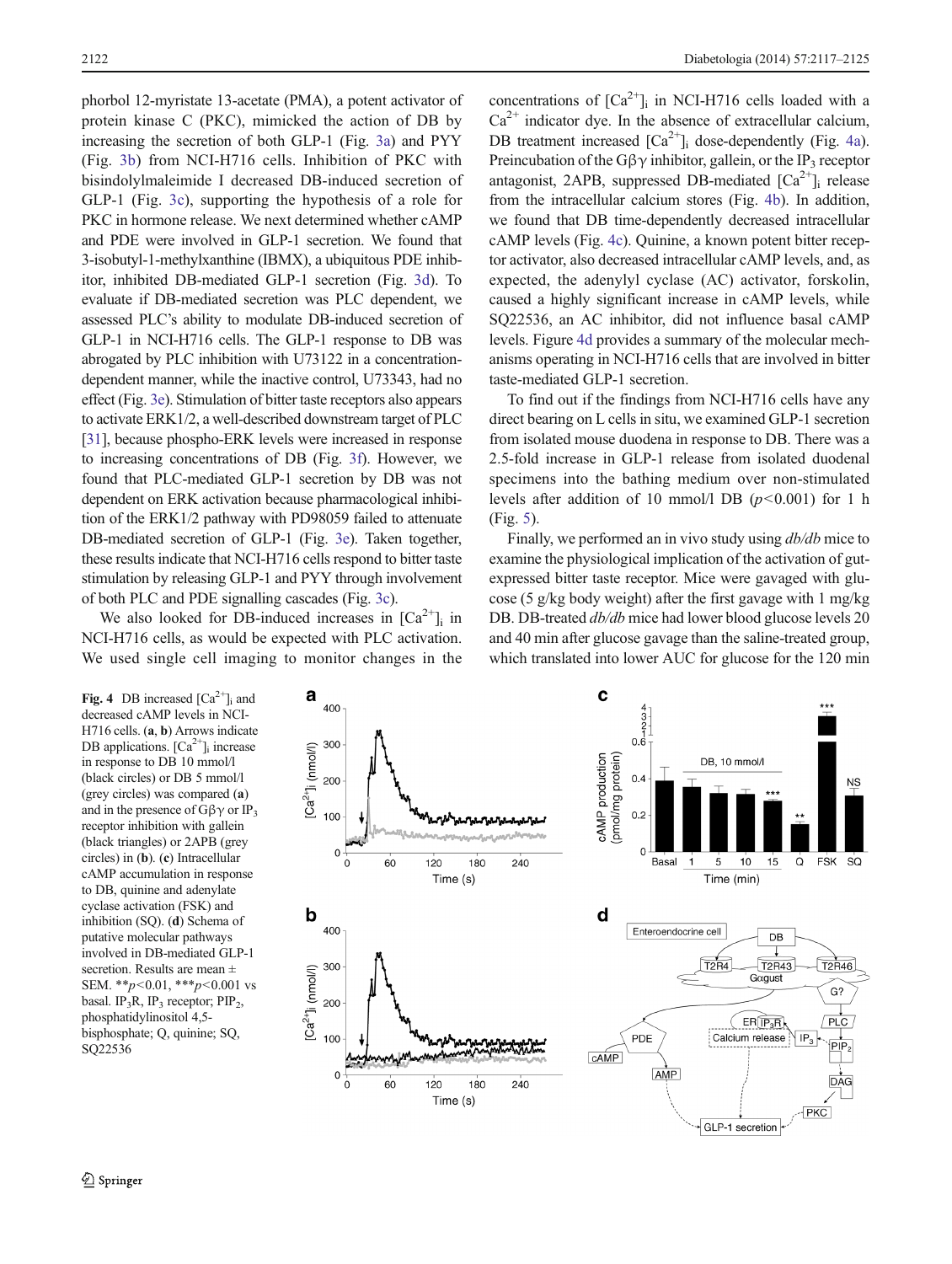<span id="page-6-0"></span>

Fig. 5 GLP-1 secretory responses to DB from isolated proximal duodenum of mice. Values are expressed as mean  $\pm$  SEM. \*\*\*p<0.001

period after oral glucose (Fig. 6a, b). DB also increased plasma GLP-1 (Fig. 6c), which was probably the immediate cause of the increased insulin levels seen in the DB-treated animals (Fig. 6d).

#### **Discussion**

In this study, we confirm that NCI-H716 cells contain functional bitter taste receptors and that activation of these receptors by DB and quinine results in direct coupling to Gαgust and subsequent GLP-1 and PYY secretion. Although much work remains to be carried out, we have also illuminated part of the bitter signalling pathway that results in GLP-1 and PYY secretion by DB.

We previously reported that glucose stimulates GLP-1 secretion from NCI-H716 cells [\[11\]](#page-7-0). The presence of specific G-protein subunits and other elements implicated in sensing of and response to sweet sensations in L cells of the intestine [\[11\]](#page-7-0) led us to investigate whether bitter taste elements are also present in NCI-H716 cells. Approximately 25 human TAS2R genes have been identified, and many have overlapping agonist spectra, indicating redundancy in the human bitter taste receptor pathways [\[32](#page-8-0)]. We found that DB induces GLP-1 and PYY secretion in a concentration-dependent manner, and that the specific DB-sensitive, bitter receptor, TAS2R4 [\[4,](#page-7-0) [33\]](#page-8-0), as well as other bitter receptors are expressed in NCI-H716 cells.

We also investigated the downstream signalling pathways known to be involved in bitter taste receptor activation. The secretion of GLP-1 and PYY was found to be PLC and PKC dependent and required an increase in  $[Ca^{2+}]$ <sub>i</sub> that resulted from activation of PLC. These results are in agreement with those obtained by Masuho et al [\[34](#page-8-0)], who reported that bitter tastants elicited responses through PLC pathways in mousederived intestinal STC-1 cells.

Our work with DB shows that stimulation of bitter taste receptors also results in the phosphorylation and activation of ERK, presumably mediated by PKC. This finding is corroborated by our previous work in NCI-H716 cells, which demonstrated that ERK is also activated when sucralose and glucose activate sweet taste receptors [[11,](#page-7-0) [35\]](#page-8-0). However, pharmacological inhibition of the ERK pathway failed to inhibit the GLP-1 secretion elicited by DB and it is therefore likely that the ERK pathway is involved in growth, and not secretion, in NCI-H716 cells.

That the L cells in the gut would sense and respond to not only the nutrient content of food but also other chemical contents makes sense from a physiological perspective. In addition to being insulinotropic, GLP-1 slows gastric emptying and inhibits gastric motility [\[26,](#page-8-0) [27,](#page-8-0) [36\]](#page-8-0). In fact, under normal postabsorptive conditions, these are thought to be its major effects [[37\]](#page-8-0). Therefore, bitter compounds might also be expected to induce GLP-1 secretion in order to prevent them

Fig. 6 DB modulates blood glucose levels by increasing GLP-1 secretion in db/db mice. (a) Blood glucose levels in DB- (black circles) and saline- (white circles) treated db/db mice after glucose gavage (5 g/kg body weight). (b) AUC (120 min) of blood glucose after glucose gavage. (c, d) Plasma GLP-1 and insulin levels after glucose gavage (2 g/kg body weight).  $n=6-7$ animals. Values are expressed as mean  $\pm$  SEM. \*  $p$  < 0.05,  $***p<0.001$ 

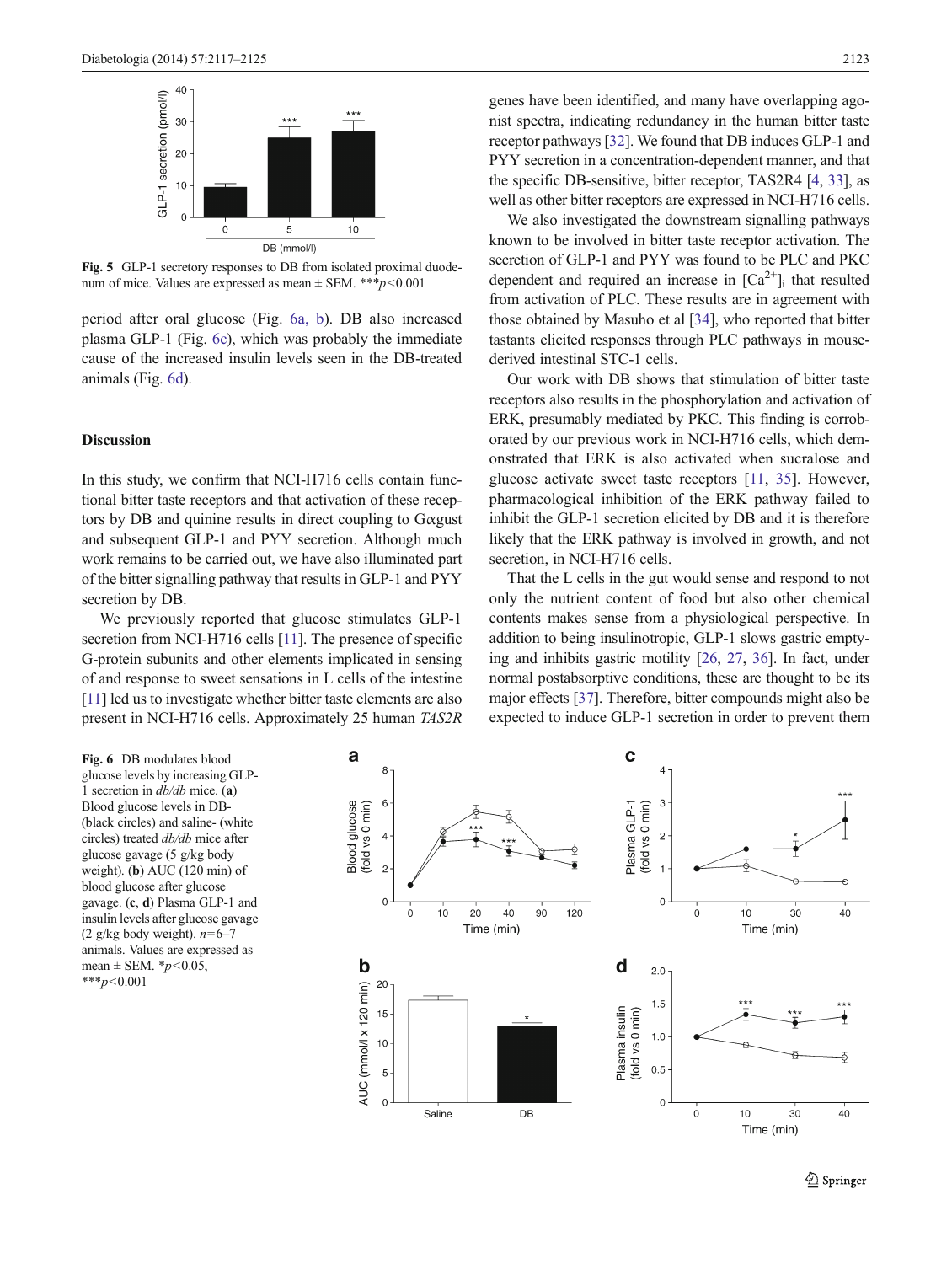<span id="page-7-0"></span>from reaching the absorptive surfaces of enterocytes of the small bowel. Delayed gastric emptying would also lead to distension and subsequent emesis of the offending compound, and a feeling of satiety coupled with distension would lessen input of more of the substance. Therefore, induced increase in GLP-1 by bitter tastants may have an important role in host defence through reduction of toxic food intake.

The other products of the L cell—GLP-2 and PYY also have significant physiological effects. PYY is released postprandially and inhibits gastric, pancreatic and intestinal secretions [\[38](#page-8-0), [39\]](#page-8-0), as well as gastrointestinal motility [[24](#page-8-0), [25](#page-8-0)]. Although the initial finding by Batterham et al [[28\]](#page-8-0) that PYY is a satiety factor has been difficult to replicate, PYY is nevertheless a putative satiety factor. Therefore, the secretion of PYY would also have beneficial effects on lessening intake of the toxic substance. Intriguingly, GLP-1 and PYY have been found to mediate conditioned taste aversion in mice [\[40](#page-8-0), [41](#page-8-0)], a function that was not easily intuited on the basis of these peptides being involved in the assimilation of food and the regulation of rates of gastric emptying and gut motility.

From a pharmacological perspective, the blood glucoselowering effect of DB, through stimulation of GLP-1 secretion, implies that gut-expressed bitter taste receptors are eminently worthy of study. Compounds that activate these receptors in gut, such as a pro-compound that would be activated on entering the stomach, and that do not elicit a bitter perception at the level of taste, may counteract the hedonic effect of food, and indeed might actually induce an aversive response to food intake and activate satiety mechanisms. Further work on humans in vivo is needed to uncover the significance of these findings.

Acknowledgements This research was supported by Kyung Hee University (KHU-20130547) and the Basic Science Research Program through the National Research Foundation of Korea (NRF) funded by the Ministry of Education, Science and Technology (2012-0005755 and NRF-2013R1A1A2004960). Some of the data in this paper were presented as a poster abstract at the Fourth International Congress on Prediabetes and Metabolic Syndrome in 2011.

Funding This work was supported by the Intramural Research Program of the National Institute on Aging/National Institutes of Health and by National Institute on Deafness and Other Communication Disorders/ National Institutes of Health (grants DC003055).

Duality of interest The authors declare that there is no duality of interest associated with this manuscript.

Contribution statement H-JJ designed the study, performed in vitro experiments, analysed the data, and wrote the manuscript. K-SK performed in vivo experiments, analysed and interpreted the data and wrote the manuscript. JME designed the study. All authors contributed to critical revision of the manuscript and approved the final version. H-JJ is the guarantor of this work.

#### References

- 1. Margolskee RF (2002) Molecular mechanisms of bitter and sweet taste transduction. J Biol Chem 277:1–4
- 2. Matsunami H, Montmayeur JP, Buck LB (2000) A family of candidate taste receptors in human and mouse. Nature 404:601–604
- 3. Miller IJ Jr (1995) Anatomy of the peripheral taste system. Handbook of Olfaction and Gustation. Dekker, New York
- 4. Pronin AN, Tang H, Connor J, Keung W (2004) Identification of ligands for two human bitter T2R receptors. Chem Senses 29:583–593
- 5. Nelson G, Hoon MA, Chandrashekar J, Zhang Y, Ryba NJ, Zuker CS (2001) Mammalian sweet taste receptors. Cell 106:381–390
- 6. Wong GT, Gannon KS, Margolskee RF (1996) Transduction of bitter and sweet taste by gustducin. Nature 381:796–800
- 7. Ming D, Ruiz-Avila L, Margolskee RF (1998) Characterization and solubilization of bitter-responsive receptors that couple to gustducin. Proc Natl Acad Sci U S A 95:8933–8938
- 8. Shin M-H, Suh H-W, Lee K-B et al (2012) Gentiana scabra extracts stimulate glucagon-like peptide-1 secretion via G protein-coupled receptor pathway. BioChip J 6:114–119
- 9. Reimer RA, Darimont C, Gremlich S, Nicolas-Metral V, Ruegg UT, Mace K (2001) A human cellular model for studying the regulation of glucagon-like peptide-1 secretion. Endocrinology 142:4522–4528
- 10. Dyer J, Salmon KS, Zibrik L, Shirazi-Beechey SP (2005) Expression of sweet taste receptors of the T1R family in the intestinal tract and enteroendocrine cells. Biochem Soc Trans 33:302–305
- 11. Jang HJ, Kokrashvili Z, Theodorakis MJ et al (2007) Gut-expressed gustducin and taste receptors regulate secretion of glucagon-like peptide-1. Proc Natl Acad Sci U S A 104:15069–15074
- 12. Rozengurt N, Wu S, Chen MC, Huang C, Sternini C, Rozengurt E (2006) Colocalization of the alpha-subunit of gustducin with PYY and GLP-1 in L cells of human colon. Am J Physiol Gastrointest Liver Physiol 291:G792–G802
- 13. Wu SV, Rozengurt N, Yang M, Young SH, Sinnett-Smith J, Rozengurt E (2002) Expression of bitter taste receptors of the T2R family in the gastrointestinal tract and enteroendocrine STC-1 cells. Proc Natl Acad Sci U S A 99:2392–2397
- 14. Wu SV, Chen MC, Rozengurt E (2005) Genomic organization, expression, and function of bitter taste receptors (T2R) in mouse and rat. Physiol Genomics 22:139–149
- 15. Adachi T, Tanaka T, Takemoto K, Koshimizu TA, Hirasawa A, Tsujimoto G (2006) Free fatty acids administered into the colon promote the secretion of glucagon-like peptide-1 and insulin. Biochem Biophys Res Commun 340:332–337
- 16. Diakogiannaki E, Pais R, Tolhurst G et al (2013) Oligopeptides stimulate glucagon-like peptide-1 secretion in mice through protoncoupled uptake and the calcium-sensing receptor. Diabetologia 56:2688–2696
- 17. Reimann F, Gribble FM (2002) Glucose-sensing in glucagon-like peptide-1-secreting cells. Diabetes 51:2757–2763
- 18. Reimann F, Williams L, da Silva Xavier G, Rutter GA, Gribble FM (2004) Glutamine potently stimulates glucagon-like peptide-1 secretion from GLUTag cells. Diabetologia 47:1592–1601
- 19. Gribble FM, Williams L, Simpson AK, Reimann F (2003) A novel glucose-sensing mechanism contributing to glucagon-like peptide-1 secretion from the GLUTag cell line. Diabetes 52:1147–1154
- 20. Dotson CD, Zhang L, Xu H et al (2008) Bitter taste receptors influence glucose homeostasis. PLoS One 3:e3974
- 21. Kim KS, Cha NH, Kim KW et al (2013) Transcriptomic analysis of the bitter taste receptor-mediated glucagon-like peptide-1 stimulation effect of quinine. BioChip J 7:386–392
- 22. Drucker DJ (2003) Glucagon-like peptide-1 and the islet beta-cell: augmentation of cell proliferation and inhibition of apoptosis. Endocrinology 144:5145–5148